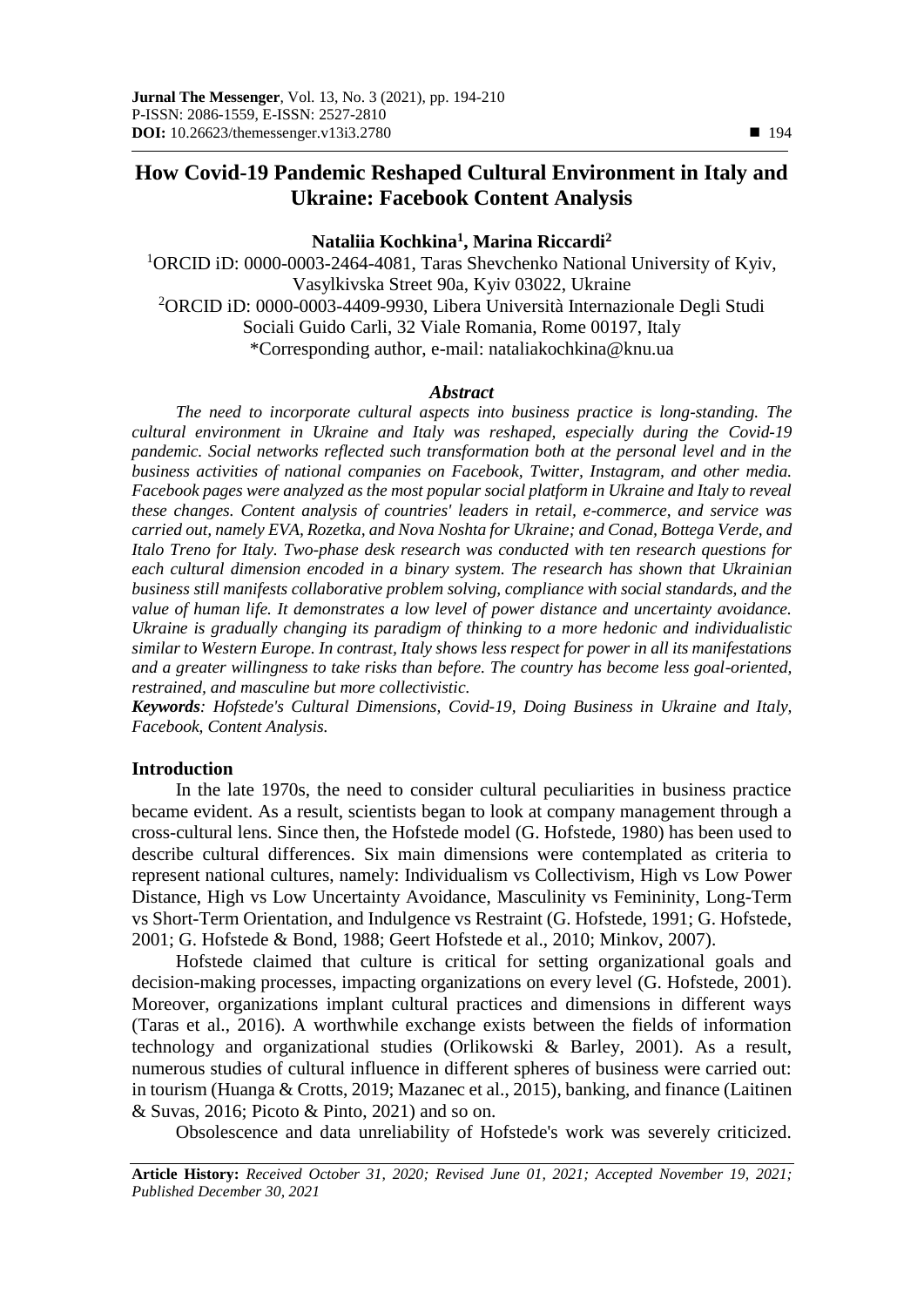Clark (2003) noticed that Hofstede's dichotomized way of portraying cultural differences might bring about generalizations and ignore the finesses and ambiguity intrinsic to national cultures. Other criticisms indicated the urgency for elaborating innovative measures of distance (Beugelsdijk et al., 2017) and the need for separating culture and country effects while carrying out tests (Kirkman et al., 2006). Minkov & Kaasa (2021) have introduced a revised Minkov-Hofstede model based on two dimensions: individualism vs. collectivism and monumentalism vs flexibility.

The cultural environment has really changed over the years. Recent studies detect significant changes in national culture (Taras et al., 2012), particularly in Eastern European countries (Hajro et al., 2019). (Wackowski & Blyznyuk, 2017) argue that the younger generation of Ukrainians (20-30 year olds) shows a lower level of uncertainty avoidance than indicated in Hofstede. Another research on cultural differences between Ukraine and Lithuania (Čiburienè et al., 2007) was held concerning students' study patterns (daytime, correspondence, and part-time studies). It shows that a stronger tendency to individualism among young people exists in Lithuania, much higher than in Ukraine. At the same time, the masculinity level in Lithuania is lower, and Ukrainian students are more determined when success and assertion become the basis for their motivation.

Some studies indicate at least two regionally localized kinds of mindset in Ukraine: the Eastern and the Western Ukrainian mentality (Blyznyuk & Lepeyko, 2016; Shestakovsky, 2014). The mentality in Western Ukrainian regions is distinctly individualistic, more short-term oriented, and proved to be closer to the Polish cultural values. The mentality in Eastern, Southern, and some Central Ukrainian regions is deliberately collectivistic and, to some extent, merges the post-Soviet cultural values. However, this cultural gap almost disappeared after the 2014 Revolution of Dignity (Kochkina, 2019).

As the world gets closer and increasingly globalized, identifying the role of culture in social media exchanges and interaction becomes fundamental to assess if Hofstede's cultural framework is still up to date and if cultural indexes are transposed concretely in this new kind of communication. Social media platforms have altered market dynamics, toppling the competitive positions of organizations (Porter, 2001) and boosting the power retained by customers and stakeholders (Urban, 2005). Some studies (De Long & Fahey, 2000) have already demonstrated that culture is the core of interaction. (Cheng et al., 2011) argued that culture and communication are different concepts, but they are inextricably linked. People with similar beliefs and mental outlooks tend to accept each other's ideas expressed on social media. A study by Fu & Govindaraju (2010) shows that Hofstede's cultural index can be used to discover the degree of audience predilection for foreign entertainment media in addition to other possible applications in the fields of media flow, international trade, and marketing. Culturally similar countries will opt for similar media.

In recent years, numerous academicians have applied cultural dimensions analysis to communication studies in the Internet era (Lee-Won et al., 2014; Marcus & Gould, 2000; Rosen et al., 2010). However, few inquiries contain a precise and explicit reference to each cultural dimension and social media. Some studies try to determine whether Hofstede's dimensions affect a person's desire or unwillingness to share information through the Internet. Krishen et al.(2021) study the digital self and virtual satisfaction of Americans and Spaniards. Ford & Chan (2003) show that knowledge sharing is not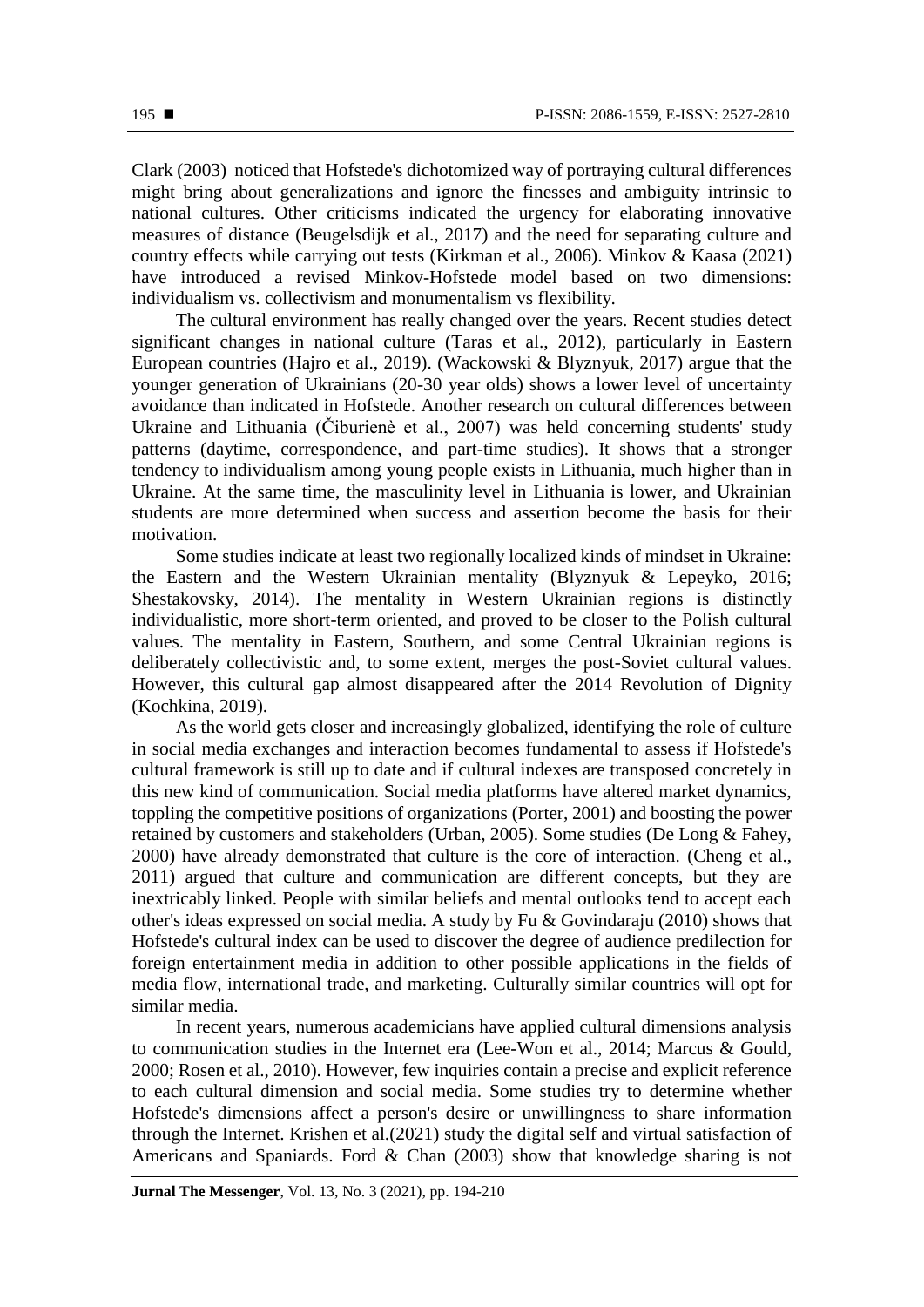readily accepted and acknowledged in individualistic and masculine cultures. Richardson & Smith (2007) argue that communication can be shaped by distinct formality, courtesy, and ease or intimacy. So, let us consider that knowledge sharing takes different forms in different cultures. It is simple to deduce that the local culture's principles, customs, and beliefs can collide with the interaction tool chosen for the communication process (Gravili, 2016).

Na et al. (2015) studies how culture affects social media like Facebook. Following this research, Lo et al. (2017) explore if traditional Hofstede's dimensions are reflected in corporate Facebook pages. The authors scrutinized the corporations from Fortune's 'Global 500' list along the six cultural dimensions. They then related their performance on social media to Hofstede's scores of the companies' home countries. Another study by Dadgar et al. (2017) aims at discovering how cultural affiliation affects the popularity of social networks that people use at home and work. The analysis confirms that a higher level of power distance stimulates more intensive use of Facebook, Twitter, and Skype both at home and at works. Higher uncertainty avoidance factors make Skype more popular in the workplace. However, in such a case, Skype and LinkedIn are less commonly used at home. A higher level of collectivism leads to a decrease in Skype use during work.

The study by Garcia-Gavilanes et al. (2013) deals with cultural dimensions on Twitter. The study looked for a correlation between Hofstede's Individualism and Power Distance, Levine's Pace of Life (Levine, 2006), and human behavior on Twitter, namely the frequency of tweets and the intensity of communications with other social network members depending on their popularity. It was concluded that cultural differences affect both the real and the virtual world. Another recent research by Prakash & Majumdar (2021). Analyzed the role of national culture on content creation and user engagement on Twitter in India.

Considering all the previous academic research done, by this article we try to discover how well Hofstede's cultural dimensions apply to a virtual corporate culture on Facebook for Italian and Ukrainian firms. We will demonstrate whether cross-cultural differences between Italy and Ukraine are mirrored in the way companies in two different cultures use social media to relate to their stakeholders, specifically on their Facebook pages.

We have chosen Facebook because it is the most widely used social media platform. Since its availability for corporations from 2007, companies have increasingly used it as a more conducive alternative to their websites to immediately share content and connect with their stakeholders. Our study determines whether traditional cultural dimensions are still appropriate for social media communications and are bolstered online. It may happen that the Internet, as argued by some scholars, has created its new virtual culture that guides interactions bypassing geographic and political boundaries and cultural traditions (Johnston & Johal, 1999; Shuter, 2011; Wilson, 2010). The research aims to understand how Hofstede's cultural dimensions are reflected in the Facebook pages, mainly how companies present themselves through textual, visual, and audio content, likes, and comments. Another question is whether relevant differences in companies' social media activities from different industries and countries exist.

A company's communication activity in the context of power distance reflects its willingness to adapt to changes in the market environment and target consumers' needs by studying them. A company may be open or closed to customers, adequately respond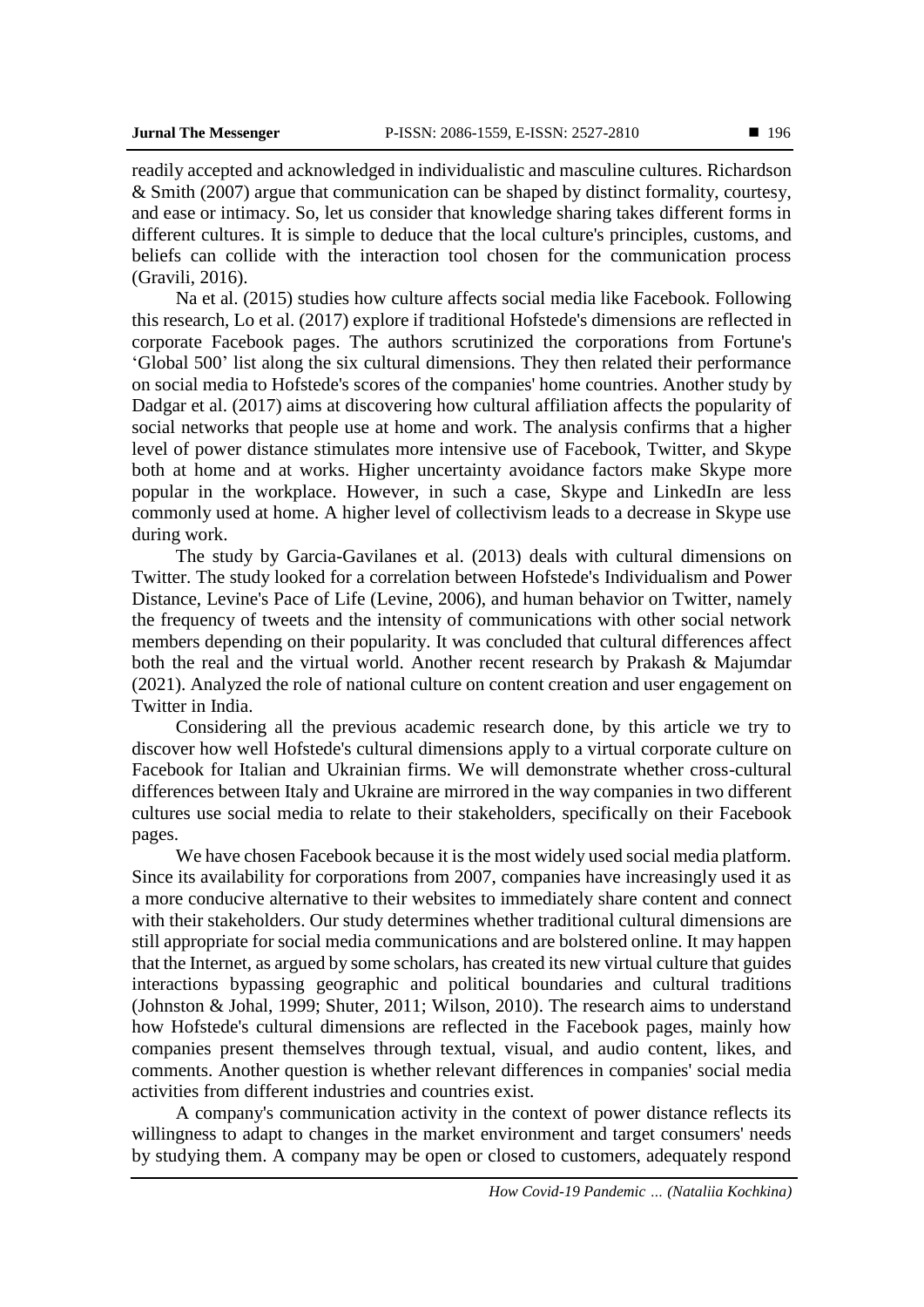even to critical comments, or delete them. A company can be based on a corporate religion or promote delegation principles, as well as in the media content.

Uncertainty avoidance is manifested in a company's desire to avoid possible risks and responsibilities in every way. It can distance itself from the content posted on the Facebook page, introduce strict rules for commenting, and punish their violation. On the other hand, a company may not be afraid to take risks and post provocative content without fear of an adverse reaction from subscribers.

Individualism level is manifested in a company communication activity. It may post content and passively wait for subscribers' reactions or actively stimulate them. A company may focus on the social responsibility of its business or demonstrate the priority of its economic interests. Savior and hero archetypes may dominate in advertising. Alternatively, it may be based on a miracle archetype that happens regardless of a person.

In the masculinity/femininity continuum, a company's media activity with a high masculinity level is characterized by its willingness to offer innovative products to the market, even without their demand (a typical example from Elon Musk's businesses). Such companies are seeking to create a blue ocean, free from competition. In contrast, company femininity may exhibit itself in a desire to soften conflict situations. Sales promotion may be based on intangible benefits and irrational USPs.

Short/long-term orientation demonstrates the power of the past while planning the future. A company with a short-term orientation focuses on traditions and demonstrates its unwillingness to change. It concentrates on momentary benefits here and now. In contrast, a long-term orientation involves investment in the future by participating in nonprofit projects. A company is ready to accept the most incredible clients' proposals about changes in its strategy.

The indulgence-restraint dimension characterizes a company's attitude towards the satisfaction of hedonistic human needs. In the case of a high level of indulgence, a company supports an informal communication style, posts entertaining content, and encourages memes creation. Commercials show a consumer seeking to get the best out of life. The archetypes of paradise, sun, water, sky, and child are widely used.

According to Hofstede Insights (2020), Italy shows a propensity for equality and power and decision-making decentralizing. Being also individualistic, the country confirms the reluctance to be controlled and bossed. On the contrary, Ukraine attaches greater importance to status symbols and centralization with top-down business relationships. It is a collectivist country where people help each other to face challenges. Long-term relationships between members of society are a prerequisite for the desired social status. Italy is a masculine success and competition-driven country. Ukraine, instead, is feminine that is more oriented toward modesty. That means that senior management can show an assertive approach, but not simple employees. Both Italians and Ukrainians, scoring high on uncertainty avoidance, do not feel comfortable with ambiguity. High degrees of formality and thorough planning in the business environment are observed. With a 61 in long terminism score, Italians tend to act business-like and ready to give in to their traditions for achieving the goal. Ukraine, with a score of 55, does not take a clear stand on this dimension. With a low (18) score in Indulgence, Ukrainians tend to be pessimistic and skeptical. Restrained societies display a reduced tolerance for any public manifestations of happiness and enjoyment of life. Italian culture scores 30 in Indulgence and has a restraint nature.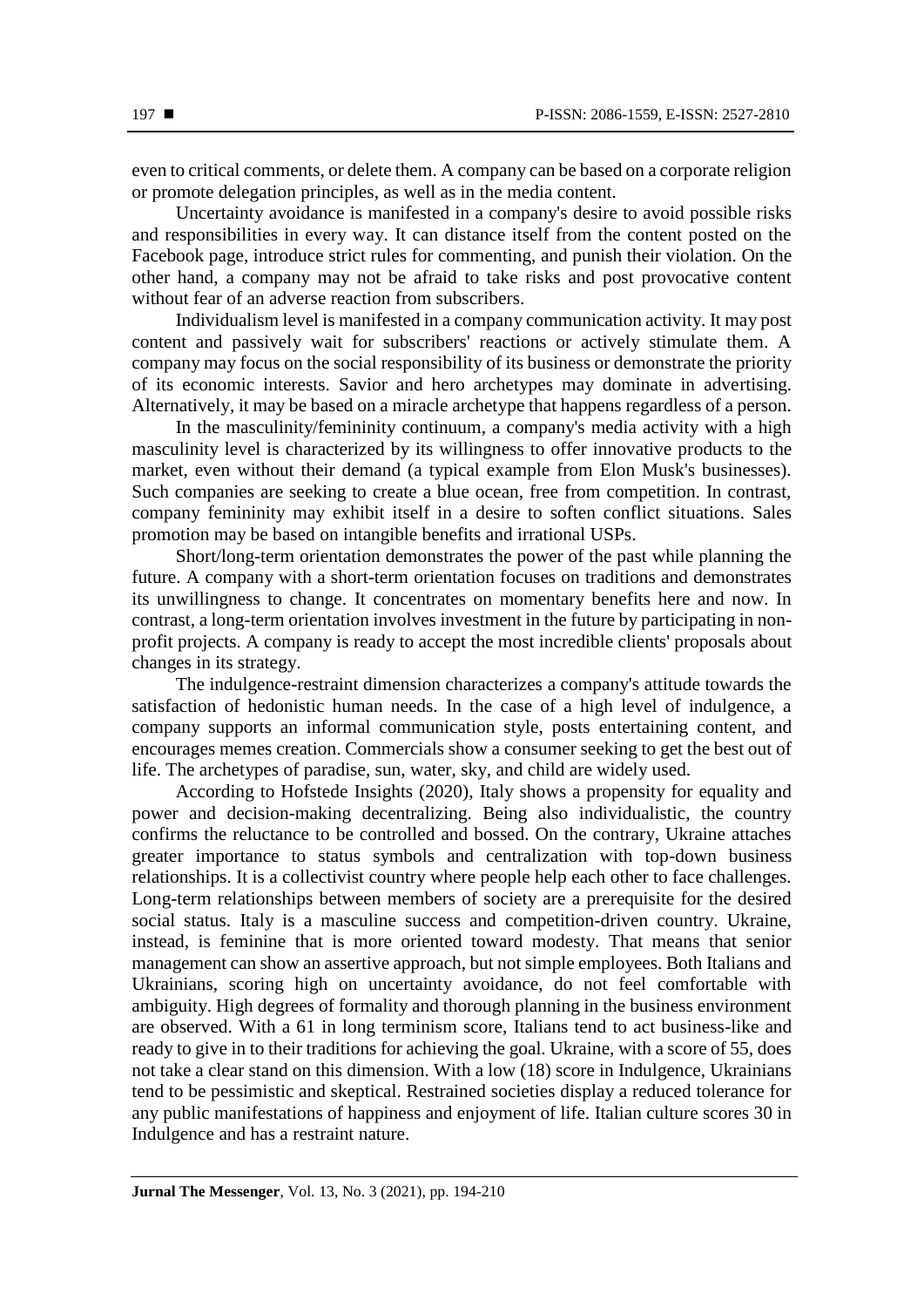#### **Methods**

Content analysis of companies' Facebook pages was conducted based on the idea of Lo et al. (2017) of using a *"yes-no"* binary approach. We estimated whether textual and non-textual content on companies' Facebook pages gravitated more towards one extreme of Hofstede's rating scale over the other (e.g., indulgent or restrained). Ten research questions were formulated for each dimension in statements that one can agree or disagree with. Five of them were considered textual, and the other five multimedia content. Answers to each question were encoded in a binary 0/1 system. A score of 0 corresponded to a low level of power distance and uncertainty avoidance, collectivism, restraint, femininity, and short-term orientation. A score of 1 matched high power distance, uncertainty avoidance, individualism, indulgence, masculinity, and long-term orientation.

Power distance research questions: Research Question 1 (RQ 1): The company initiates customer surveys to identify their needs, motivations, and behavior (0 for *"yes"*, 1 for *"no"*); RQ2: The company informs consumers about changes in strategy, product, price, and other business issues in an advisory form, suggesting feedback: *"What do you think of ..."* (0 for *"yes"*, 1 for *"no"*); RQ3: Its senior management reports all significant news from the company (0 for *"no"*, 1 for *"yes"*); RQ4: The company ignores or removes negative comments from subscribers (0 for *"no"*, 1 for *"yes"*); RQ5: The company provides contacts for further interaction outside Facebook (0 for *"yes"*, 1 for *"no"*); RQ6: The profile photos show the leader (owner, CEO) of the company (0 for *"no"*, 1 for *"yes"*); RQ7: Most of the video content is performed directly by the company leader (0 for *"no"*, 1 for *"yes"*); RQ8: The company usually posts photos/videos of senior management during meetings with employees, communication with customers, and other group meetings (0 for *"yes"*, 1 for *"no"*); RQ9: The company often posts photos/videos filmed in informal situations (0 for *"yes"*, 1 for *"no"*); and RQ10: The company allows free sharing of media content from its Facebook page (0 for *"yes"*, 1 for *"no"*).

Uncertainty avoidance research questions: RQ1: The company often comes out with innovative/bold proposals for the market (0 for *"yes"*, 1 for *"no"*); RQ2: The company page contains strict commenting rules, violators are immediately banned (0 for *"no"*, 1 for *"yes"*); RQ3: The company page has a disclaimer that it may not share the views of the page contributors (0 for *"no"*, 1 for *"yes"*); RQ4: The company initiates customer surveys to identify their needs, motivations, and behavior (0 for *"no"*, 1 for *"yes"*); RQ5: The company informs consumers about changes in strategy, product, price, and other business issues in an advisory form, suggesting feedback: *"What do you think of ..."* (0 for *"no"*, 1 for *"yes"*); RQ6: The company allows free sharing of media content from its Facebook page (0 for *"yes"*, 1 for *"no"*); RQ7: The company often posts provocative visual content and is not afraid of an adverse reaction (0 for *"yes"*, 1 for *"no"*); RQ8: The company encourages subscribers to share its media content with their comments (0 for *"yes"*, 1 for *"no"*); RQ9: The company avoids posting third-party content on its page and posts only links to it (0 for *"no"*, 1 for *"yes"*); and RQ10: The company encourages subscribers to create and distribute video reviews on its product (0 for *"yes"*, 1 for *"no"*).

Individualism research questions: RQ1: The company page is active with frequent updates and active responses to comments (0 for *"no"*, 1 for *"yes"*); RQ2: The word *"we"* is often used in the text (0 for *"yes"*, 1 for *"no"*); RQ3: The company focuses on the social responsibility of its business (0 for *"yes"*, 1 for *"no"*); RQ4: The company has thematic groups for different social groups of consumers (0 for *"yes"*, 1 for *"no"*); RQ5: The company takes responsibility for inevitable blunders in its business (0 for *"no"*, 1 for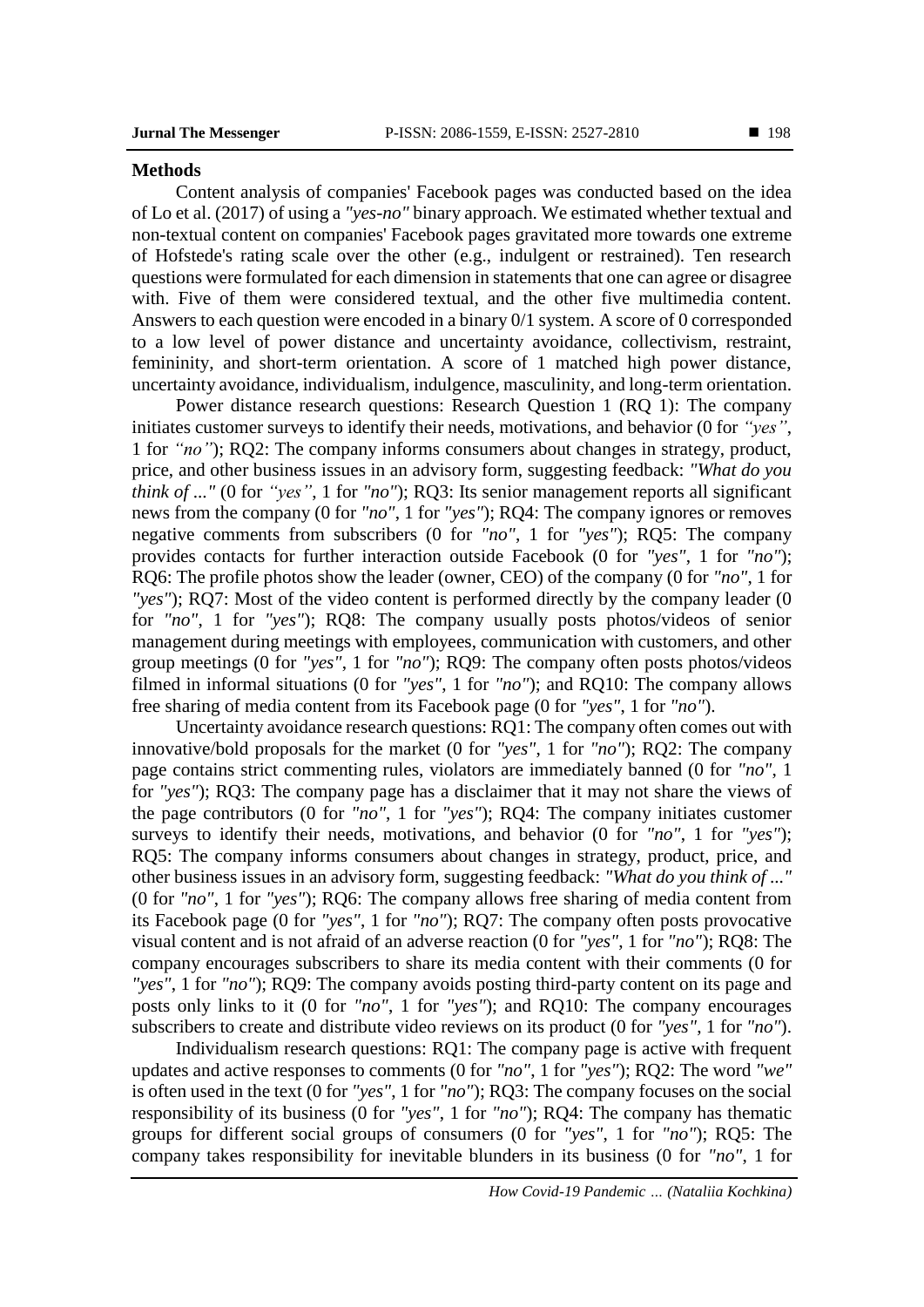*"yes"*); RQ6: Multimedia content shows employees working together to solve specific business problems (0 for *"yes"*, 1 for *"no"*); RQ7: Company commercials are built on the archetypes of hero, savior, strong man/woman (0 for *"no"*, 1 for *"yes"*); RQ8: Company commercials demonstrate the collective consumption of its product (0 for *"yes"*, 1 for *"no"*); RQ9: The company encourages subscribers to create and distribute video reviews on its product (0 for *"yes"*, 1 for *"no"*); and RQ10: Photo/video content shows multigender groups of consumers and company employees (0 for *"yes"*, 1 for *"no"*).

Masculinity-femininity research questions: RQ1: Responses to critical comments are always polite, even for unjustified personal insults (0 for *"yes"*, 1 for *"no"*); RQ2: Sales promotion actions involve some material gain (0 for *"no"*, 1 for *"yes"*); RQ3: The company's Facebook page contains direct comparisons with competitors (0 for *"no"*, 1 for *"yes"*); RQ4: The company initiates customer surveys to identify their needs, motivations, and behavior (0 for *"yes"*, 1 for *"no"*); RQ5: The company often comes up with innovative offers and then creates a demand for them (0 for *"no"*, 1 for *"yes"*); RQ6: Company commercials are more likely to show the product itself rather than its consumption (0 for *"no"*, 1 for *"yes"*); RQ7: Company commercials are built on the archetypes of hero, savior, strong man/woman (0 for *"no"*, 1 for *"yes"*); RQ8: The company often posts provocative content, including comparative advertising (0 for *"no"*, 1 for *"yes"*); RQ9: Media content is focused on demonstrating family values and pervasive gender stereotypes (0 for *"yes"*, 1 for *"no"*); and RQ10: Photo/video content shows mostly multi-gender or female groups of consumers and company employees (0 for *"yes"*, 1 for *"no"*).

Long-term vs short-term orientation research questions: RQ1: The company develops a customer relationship system (0 for *"no"*, 1 for *"yes"*); RQ2: The Facebook page contains information about company history and its brand legend (0 for *"no"*, 1 for *"yes"*); RQ3: The company often comes up with innovative offers and then creates a demand for them (0 for *"no"*, 1 for *"yes"*); RQ4: The company is engaged in charity work, scientific research, and other non-profit activities (0 for *"no"*, 1 for *"yes"*); RQ5: The company encourages subscribers to submit product, service, logistics, and other promotional propositions, including the most incredible (0 for *"no"*, 1 for *"yes"*); RQ6: Advertising shows ready-made patterns of consumer behavior (0 for *"yes"*, 1 for *"no"*); RQ7: Media content is focused on demonstrating family values and pervasive gender stereotypes (0 for *"yes"*, 1 for *"no"*); RQ8: Advertising appeals to preserve traditions at any cost (0 for *"yes"*, 1 for *"no"*); RQ9: The company posts third-party materials about the latest revolutionary discoveries that can change the market (0 for *"no"*, 1 for *"yes"*); and RQ10: Promotion strategy is aimed at building loyalty and focusing on the long-term benefits of product consumption (0 for *"no"*, 1 for *"yes"*).

Indulgence-Restraint research questions: RQ1: The company posts entertaining content (0 for *"no"*, 1 for *"yes"*); RQ2: The company organizes contests with instant prizes (0 for *"no"*, 1 for *"yes"*); RQ3: The company page contains strict commenting rules, violators are immediately banned (0 for *"yes"*, 1 for *"no"*); RQ4: Facebook page is maintained by formal official language (0 for *"yes"*, 1 for *"no"*); RQ5: Webpage subscribers are encouraged to create and distribute memes related to the product or the company itself (0 for *"no"*, 1 for *"yes"*); RQ6: Media content demonstrates the pleasure of using/consuming company products (0 for *"no"*, 1 for *"yes"*); RQ7: The page is designed in a strict corporate style (0 for *"yes"*, 1 for *"no"*); RQ8: Photo/video show company employees and management mainly wearing formal business clothes (0 for *"yes"*, 1 for *"no"*); RQ9. The company often posts photos/videos filmed in informal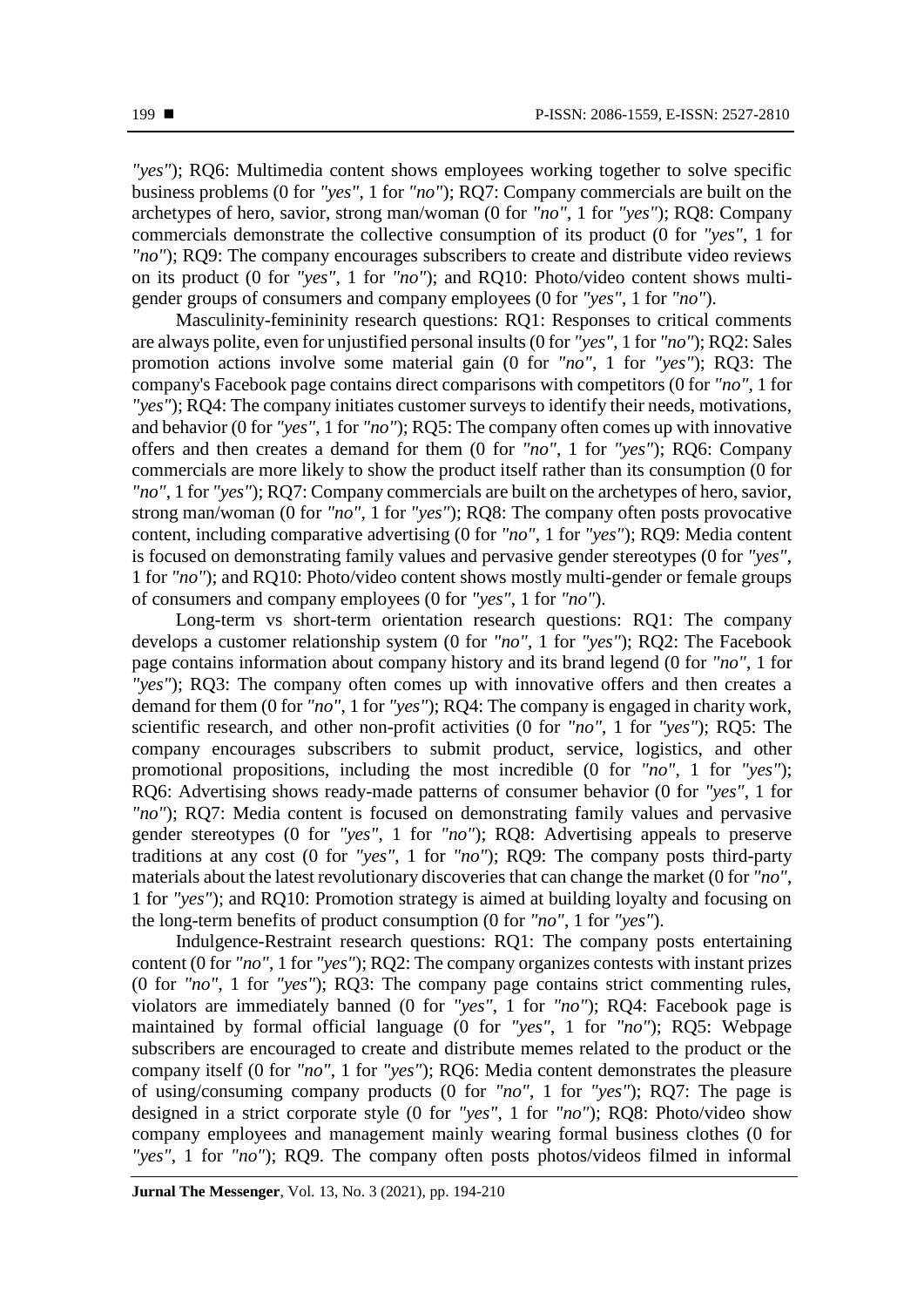situations (0 for *"no"*, 1 for *"yes"*); and RQ10: The Facebook page is in bright colors (0 for *"no"*, 1 for *"yes"*).

# **Results**

We conducted two-phase research in August 2018 and April 2020 to consider the possible changes in companies' media activities in the Covid-19 crisis. Socialbakers' online platform was used to discover the Top-5 Facebook industries for Italy and Ukraine. Both in 2018 and 2020, the primary industry in Ukraine by a number of local fans on Facebook is retail, followed by e-commerce, services, fashion, and food (Socialbakers, 2018b, 2020b). The following ranking for Italy includes fashion, food, e-commerce, retail, and service industries (Socialbakers, 2018a, 2020a). We have chosen retail, ecommerce, and service industries to be the most massive audience for our research. Market leaders for both countries were selected: Eva (retail), Rozetka (e-commerce), Nova Poshta (services) for Ukraine, and Conad (retail), Bottega Verde (e-commerce), Italo Treno (services) for Italy.

Communication activity analysis of Ukrainian retail, e-commerce, and service companies shows a significant discrepancy between the current cultural situation and Hofstede's estimates regarding power distance. Companies are open to communication, provide contact information, and adequately respond even to negative comments from subscribers. Although the profile photo contains the company logo, it is usually aimed at sales promotion (see Figure 1). In critical situations, news can be reported by a company owner or senior management. However, in Ukrainian realities, this is more likely to indicate the proximity of management to ordinary people. Companies tend to show their employees working together, supplying products, or servicing customers. The average score for the Power Distance index was 37.



Figure 1. EVA, Rozetka & Nova Noshta profile pictures (source: [facebook.com/EVA.dp.ua/;](https://www.facebook.com/EVA.dp.ua/) [facebook.com/rozetka.ua/;](https://www.facebook.com/rozetka.ua/) [facebook.com/nova.poshta.official/\)](https://www.facebook.com/nova.poshta.official/)

The Italian social media segment also shows the differences between Hofstede's ratings and the current state of the cultural environment. This is especially visible in the Covid-19 quarantine that the country started on March 12, 2020, after *'io resto a casa'* (I stay home) Governmental decree. At the end of April 2020, Italy ranked third in the number of new infected globally.

The companies' communication activity in social networks demonstrates an average level of power distance (40). Companies do not initiate consumer surveys and report changes in strategy, product, and services declaratively. Contact information is provided in a limited form, often as links to other social networks. In contrast, Ukrainian companies always provide full contact details with phone numbers and addresses. Another difference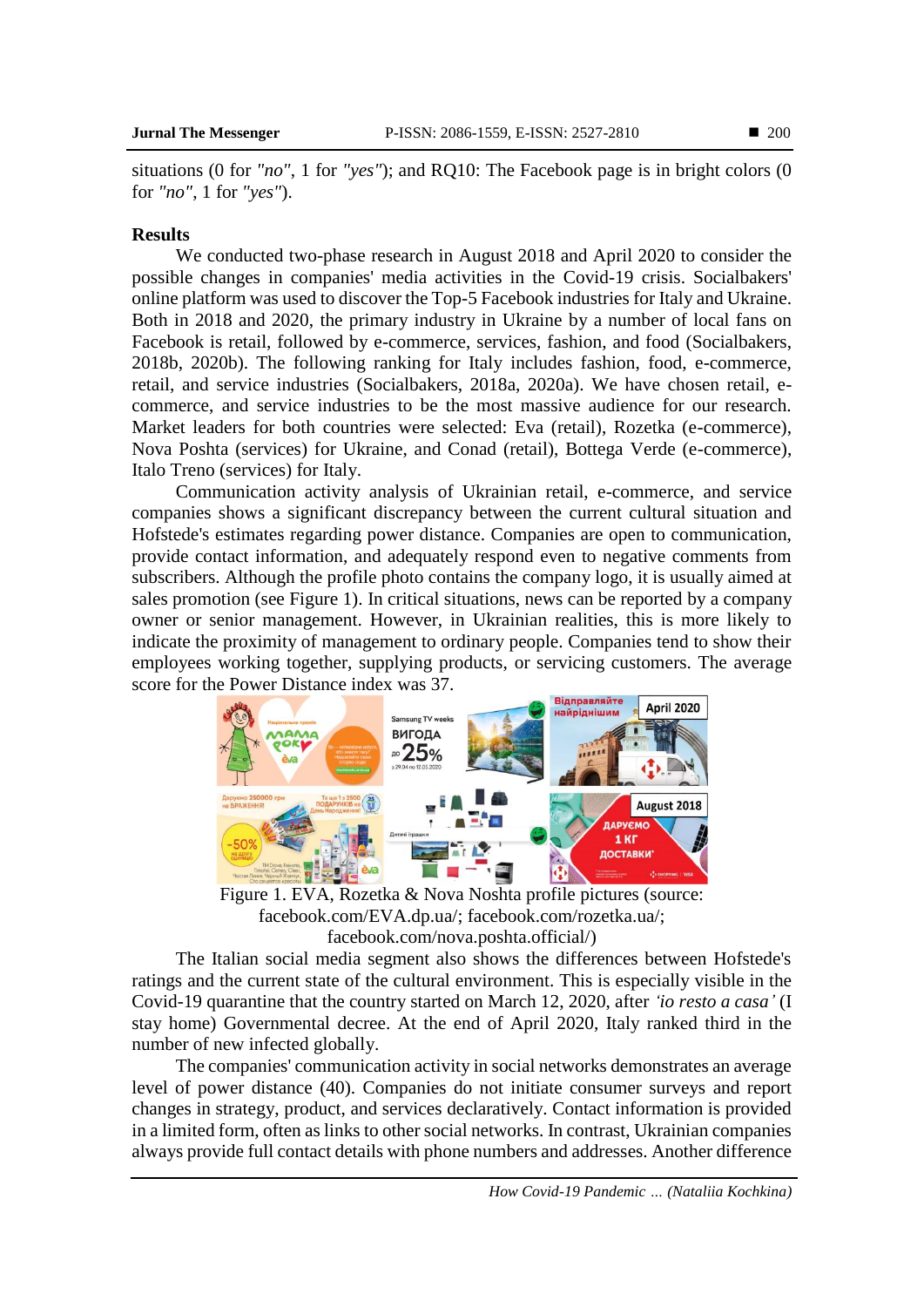from Ukraine is a larger formalization of visual content, usually designed in a corporate style. The main page does not contain photos of company leaders, and it does not change for years in the case of Italo Treno (see Figure 2).



Figure 2. Conad, Bottega Verde & Italo Treno profile pictures (source: [facebook.com/Conad/;](https://www.facebook.com/Conad/) [facebook.com/BottegaVerde/;](https://www.facebook.com/BottegaVerde/) [facebook.com/ItaloTreno/\)](https://www.facebook.com/ItaloTreno/)

A significant discrepancy between Hofstede's estimates of the Ukrainian culture and the reality is observed in uncertainty avoidance. With an average score of 37, Ukrainian companies are not afraid to take risks, often coming out with innovative offers. It should be noted that such behavior is typical for modern Ukrainian businesses in general. Such significant changes in the Ukrainian mentality become especially noticeable in the critical situation of Covid-19 quarantine (Ukraine went to the first lockdown on March 12, 2020).

On the other hand, Italian companies avoid aggressive market behavior and direct comparison with competitors, indicating their desire to minimize risks. Italy shows twice as much caution in the context of uncertainty as Ukraine (57 average scores). Strict commenting rules can prove high uncertainty avoidance on the Facebook pages when critical comments are ignored or deleted. Companies also avoid posting third-party or provocative content.

Content analysis in 2020 reveals a lower level of collectivism than two years earlier, with an average score of 43. Consumer appeals have become more personal. Companies move from using the word 'we' to 'you.' There are still appeals to be a member of the community. Videos and photos often show the collective product consumption by a group of friends or family. They emphasize the power of family values and gender stereotypes. Parents and two children still represent a family, usually a son and a daughter (see on Figure 3).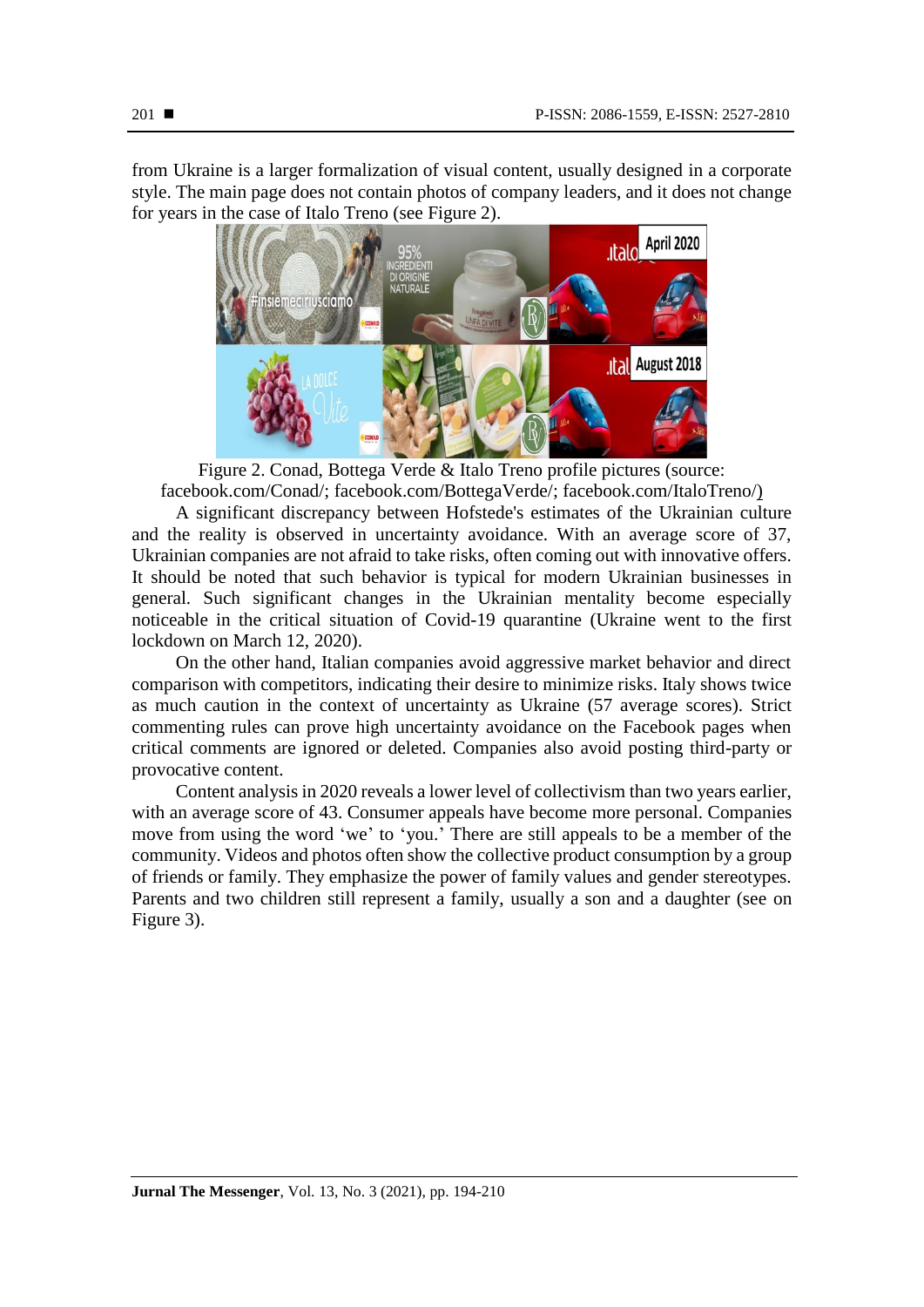

Figure 3. Gender & social stereotypes on EVA, Rozetka & Nova Noshta webpages (source: [facebook.com/EVA.dp.ua/;](https://www.facebook.com/EVA.dp.ua/) [facebook.com/rozetka.ua/;](https://www.facebook.com/rozetka.ua/) [facebook.com/nova.poshta.official/\)](https://www.facebook.com/nova.poshta.official/)

Italian society is more collectivistic than Hofstede thought (average score is 60). In 2018, companies widely used the word 'we' in social media communications. In 2020, they switched to 'you' informal appeal to their readers (in Italian, like in Ukrainian, there are two forms of personal appeal--formal and informal). Pages invite visitors to join the community and post on the companies' Facebook pages. Posts focus more on the benefits of products for potential customers rather than the organization itself. Media figure employees in multi-gender groups and consumers or experts together involved in activities sponsored by the company (see Figure 4). In general, it should be noted much less activity on Italian pages compared to Ukrainian. New messages usually appear once every few days with a weekend break. This is a clear indication of the higher individuality of Italian society that appreciates its free time and is not ready to abandon it for business purposes.



Figure 4. Collectivism on Conad, Bottega Verde & Italo Treno webpages (source: [facebook.com/Conad/;](https://www.facebook.com/Conad/) [facebook.com/BottegaVerde/;](https://www.facebook.com/BottegaVerde/) [facebook.com/ItaloTreno/\)](https://www.facebook.com/ItaloTreno/)

Analyzed Ukrainian companies have a typical 'feminine' corporate culture (with a 23 average score) corresponding to Hofstede's findings. Companies avoid direct comparisons with competitors. In multi-gender or female audiences, advertising is dominated by content that displays positive non-verbal cues. Facebook moderators respond politely to even negative comments without deleting them. Such behavior is indicative of Ukrainian society trying to avoid conflicts. However, Ukrainians are also passionate, as they are patient, but to a certain extent. Revolutions of 2004 and 2014 evidenced that. In April 2020, media content again began to show the archetypes of hero,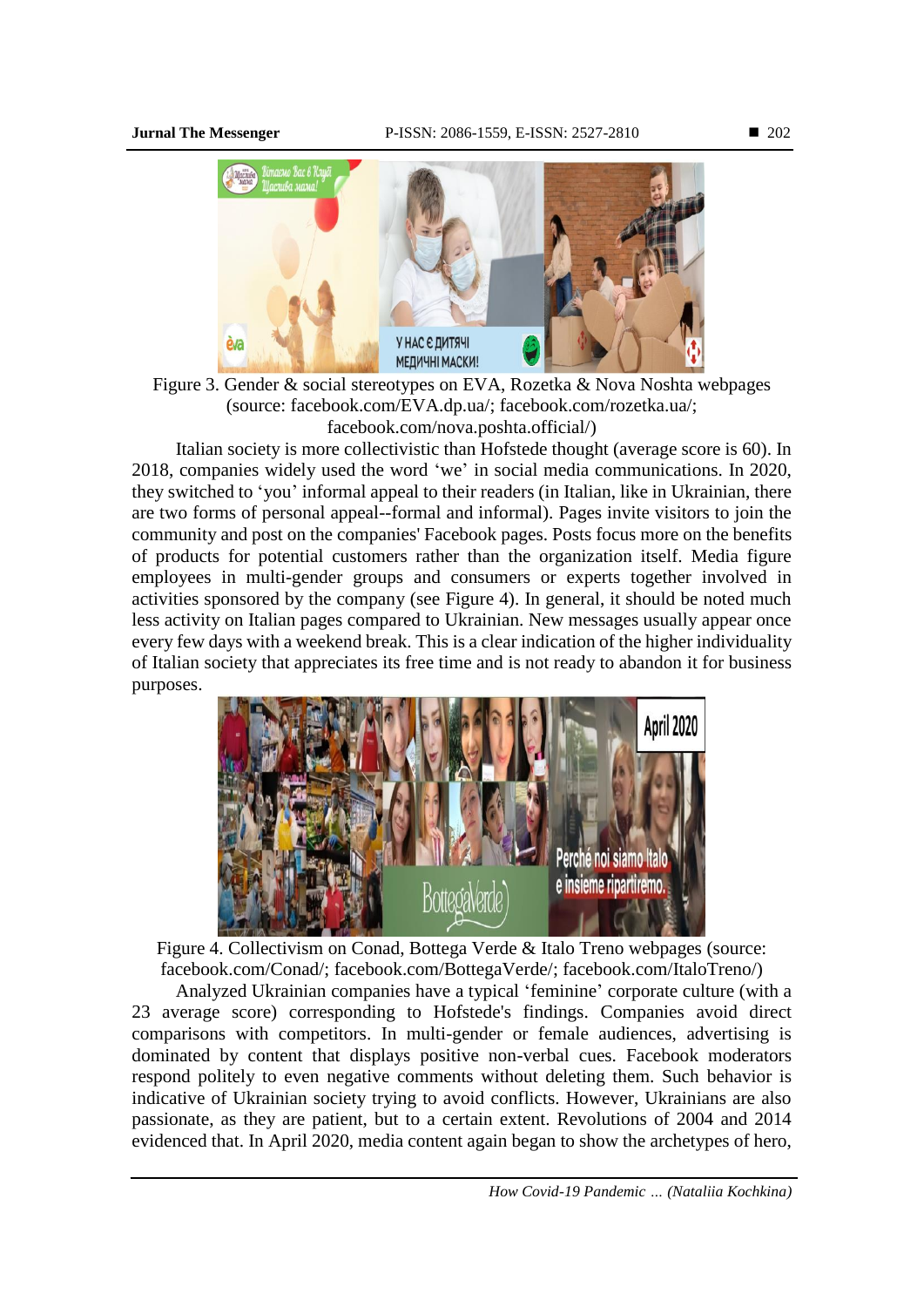savior, strong man and woman. People are tired of quarantine and are waiting for a miracle.

The communication activity of Italian companies instead shows an inclination towards masculinity (average score is 53). Companies focus more on their products, not consumers. Sales promotions require some material gain. The archetypes of a hero and a strong man are often used. With the Covid-19 pandemic, Ukrainian companies have begun to focus more on social responsibility (see Figure 5). By April 2020, each company shared at least five news about charity actions made. Such behavior is typical for the entire Ukrainian business and is evidence of its reorientation to longer-term goals. Companies are trying to build CRM systems and are focusing on long-term benefits of products' and services' consumption. However, advertising still demonstrates ready-made behavioral patterns following the dominant social stereotypes. So, the long-term orientation index remains average (50).



Figure 5. EVA, Rozetka & Nova Noshta social responsibility actions (source: [facebook.com/EVA.dp.ua/;](https://www.facebook.com/EVA.dp.ua/) [facebook.com/rozetka.ua/;](https://www.facebook.com/rozetka.ua/) [facebook.com/nova.poshta.official/\)](https://www.facebook.com/nova.poshta.official/)

Significant discrepancies in Hofstede's estimates are observed regarding long/shortterm orientation in Italy drifting towards a short-term pole (33). It is manifested in the limited participation of companies in charity events, their focus on maintaining traditions by demonstrating ready-made patterns of consumer behavior.

The indulgence level in Ukraine displays significant differences from Hofstede's estimates (37 average scores). Corporate website visitors are encouraged to participate in competitions in a dynamic and expressive language and enjoy being part of the community. Facebook pages do not contain warnings about inappropriate content banning and posting rules. There is a great variety of media bounded to local popular culture. Media messages are colorful, filtered, and executed in corporate colors. This reproduces the general situation in Ukraine, established after the 2014 Revolution of dignity, that destroyed the Soviet tradition of being modest and inconspicuous. In recent years, Ukrainians have shown a more relaxed attitude towards a person's desire to enjoy life.

Significant discrepancies in Hofstede's estimates are also observed in Italy that feels comfortable with a public demonstration of happiness (57 average Indulgence score). We think it may be connected to the economic problems and the general fatigue of Italian society during the coronavirus lockdown. After overcoming the pandemic, we should expect an even more significant demonstration of freedom and rejection of any restrictions. Companies' Facebook pages contain entertaining content made in bright colors and informal appeals to subscribers.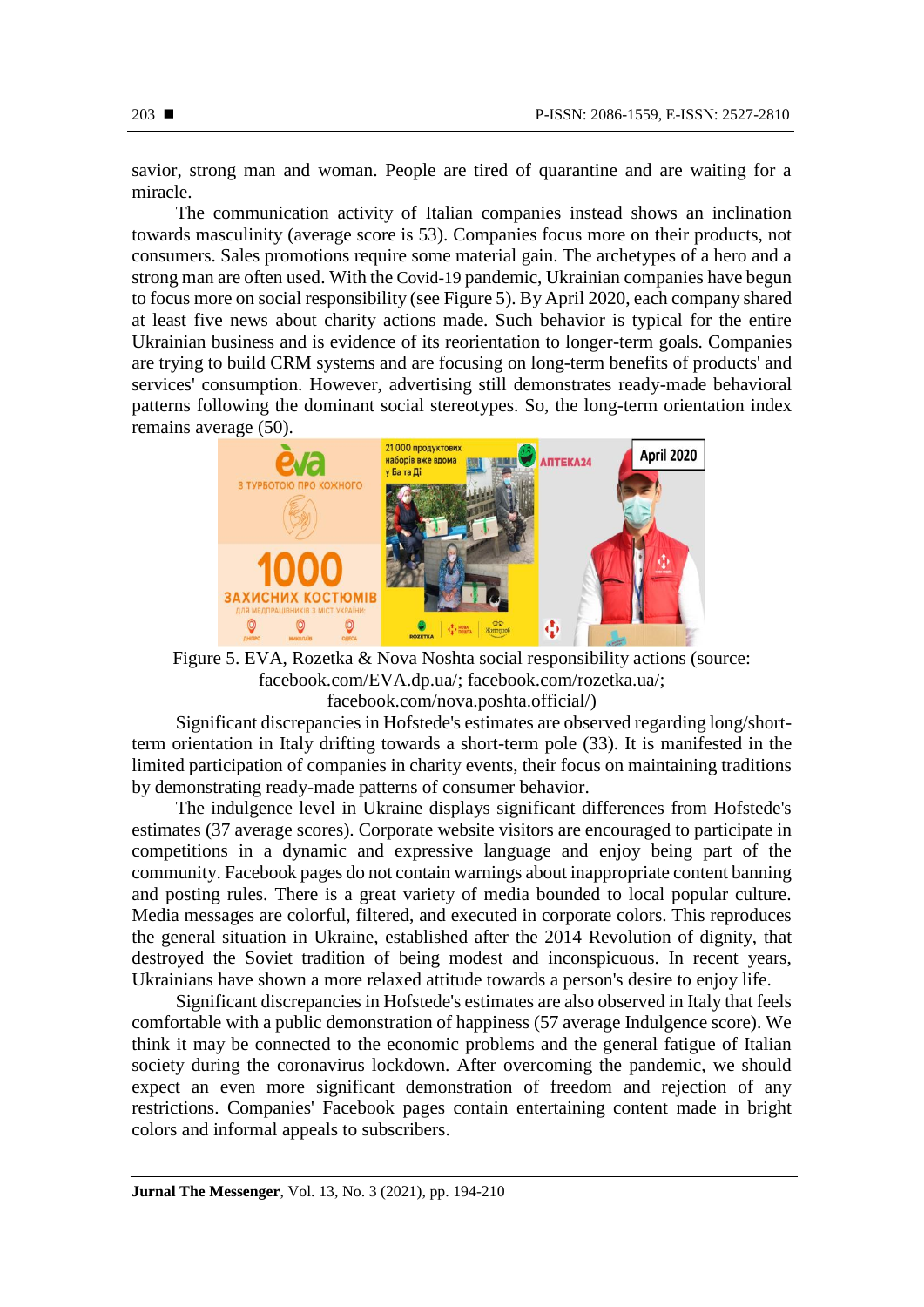#### **Discussion**

In general, it is possible to document the constant dynamics of a country's cultural environment. Certain culture-generating factors can remain relatively stable for decades (for example, the level of individualism or masculinity). Other factors are dynamic, requiring their constant monitoring. Repeated studies allow recalibrating the obsolete Hofstede's indexes for cultural dimensions and enable comparisons at multiple levels, within and across countries. Lo et al. (2017) suggested repeating cultural studies as a robustness check and narrowing it down to samples equivalent in size to obtain more solid results. Moreover, they argued that carrying this inquiry to ascertain differences across industries could lead to exciting results.

Two main assumptions guided our research. The first assumption inferred that traditional cultural values developed by (G. Hofstede, 1980; G. Hofstede, 2001) and House et al. (2004) are still topical and pertinent to social media as a new form of communication. The second assumption presupposed what scholars are theorizing as to the possible emergence of a new virtual culture introduced by technology that is bypassing traditional political boundaries and cultures while being, at the same time, grounded in them (Croucher, 2011; McEwan & Sobre-Denton, 2011).

We observed mixed outcomes from our inquiry, aiming at investigating the impact of Hofstede's cultural framework on Ukrainian and Italian firms' usage of social media, notably Facebook. Even if the mean scores for the six companies are akin when looking at the inclusive sum of the two indices, analytical cross-cultural variances emerged. This suggests that cultural alteration appears on Facebook. The inquiry's research questions empower us to discover where the cultural indicators are most mirrored. However, when the study is commented as a whole, it witnesses that features conventionally characterizing cultures might not be so effective and robust on Facebook for corporations. In our research, traditional cultural frameworks proved not fully elucidatory and explained online behavior when applied to virtual business communication on social media. This may be due to inaccuracies or miscalculations or that companies are struggling to build and extend their social media presence globally and, in the process, depart from well-established cultural patterns of a specific country or region.

Nevertheless, even if Facebook exhibits the most significant number of users and the highest penetration rate, it is still one of the many popular social media platforms. Retabling this experiment on other social platforms and with different cultures may yield thought-provoking findings. Moreover, concentrating on factors hitherto overlooked, which may affect how social media are employed, could alter the results.

We concede that our own cultural bias might have prejudiced our perspective. We strongly recommend involving researchers of different origins who could work independently in a multicultural research team and cross-reference the results. In addition, all Facebook profiles under scrutiny were communicating and interacting, for the most part, in languages different from English. Albeit profiles were coded and translated accurately, it is likely that slang and bounded cultural phrases, particularly notable in Internet and social media communication, may have been misinterpreted.

Furthermore, social media communication is threatening the way customer services are offered and how marketing and promotional strategies are implemented. For this reason, more inclusive studies and further research is needed to investigate this emerging phenomenon of global virtual culture and what determines users' preferences and online attitudes. As stated in the introduction, the foremost critics of Hofstede's framework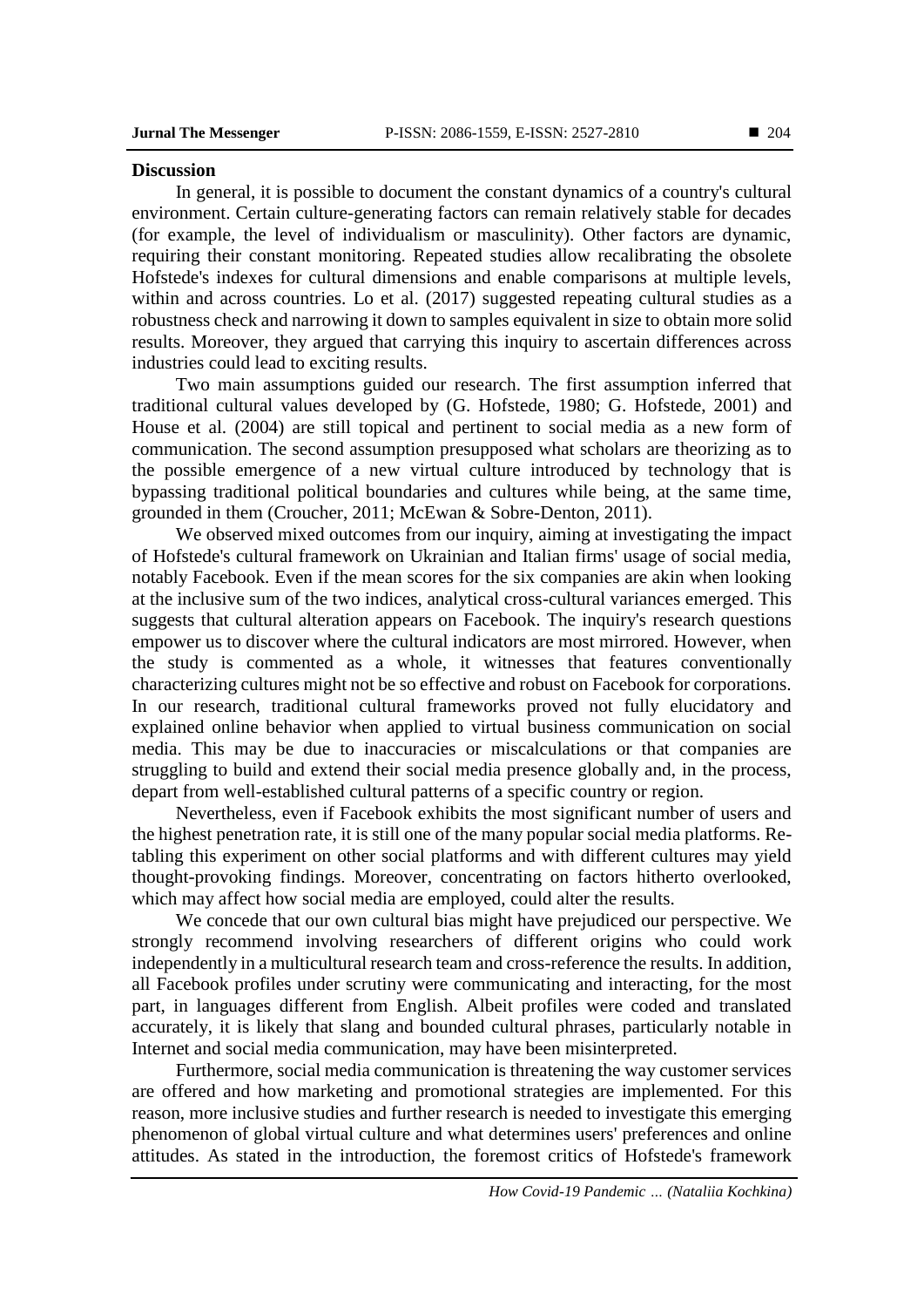revolve around outdated and unreliable data. Moreover, Hofstede's dichotomized way of portraying cultural differences results in inexcusable generalizations. It ignores the subtle alterations and common ambiguities. Other criticisms express the need for exploring new insightful measures of distance (Beugelsdijk et al., 2017) and the need for discerning culture and country effects in carrying out tests. The outcomes of our study support these criticisms.

To thrive in this new landscape, corporations and firms should elaborate and produce marketing plans and campaigns on social media based on the predominant cultural characteristics in their segment and target market more than just a specific country or region. Even if marketing strategies are generally nation-based, the emergence of a new global virtual culture leads to the emergence of novel global segments and targets that will need to be addressed with a marketing strategy that favors standardization over adaptation. Another valuable alternative might be a 'glocal' (global and local) combined approach, where companies leverage the ubiquity provided by the Web while still valuing the peculiarities of the cultures they are addressing (Ess  $\&$  Sudweeks, 2006)

When relations among individuals in the firms entail social media platforms, some guidelines and terms of use should be outlined regarding attributes of specific cultural dimensions observable in employees and stakeholders to favor a productive working environment. In this way, social media characteristics can be adapted and adjusted to particular cultural dimensions reflective of users' cultural attitudes and preferences, irrespective of their country of origin or source culture. Hence, it becomes essential for marketers and scholars to gather data helpful in forecasting the consumers' online behavior. It should be based on demographic characteristics like social media usage patterns, hobbies, and social background, including multi-level approaches that promote cross-comparisons of results within countries.

Since the second phase of our study was conducted during the first phase of the Covid-19 quarantine, this allowed us to see trends in the cultural environment of the analyzed countries more clearly. However, this may also be a limitation of this study. For example, a high level of collectivism in Italy may result from lockdown, demonstrating the importance of family and commune in overcoming isolation obstacles. Economic problems in Italy have changed its priorities. The business aims to survive, and therefore to achieve short-term goals. Further research on the proposed methodology should verify if these trends prevail in the future. Using the same methodology for other nations and cultures may clarify Covid-19 consequences in different cultures--a hot topic for recent academic studies (Gokmen et al., 2021; Huynh, 2020; Pantano et al., 2021; Rajkumar, 2021; Shapoval et al., 2021; Shiwei & Zhang, 2021; Wang, 2021; Webster et al., 2021),

# **Conclusion**

Summarizing, we can conclude that there are no significant industry differences in the cultural manifestations of the analyzed companies' social activity in Ukraine and Italy. Ukrainian business is still aimed at collaborative problem solving, compliance with social standards, and the value of human life. It demonstrates a low level of power distance and avoiding uncertainty. Ukrainians express a critical attitude towards the authorities and their willingness to take risks, protecting society and their values. They understand the need for changes and are ready to welcome a person's desire to receive joy and pleasure from life. We can say that Ukraine is gradually changing its paradigm of thinking to a more hedonic and individualistic like Western Europe. In contrast, Italy shows less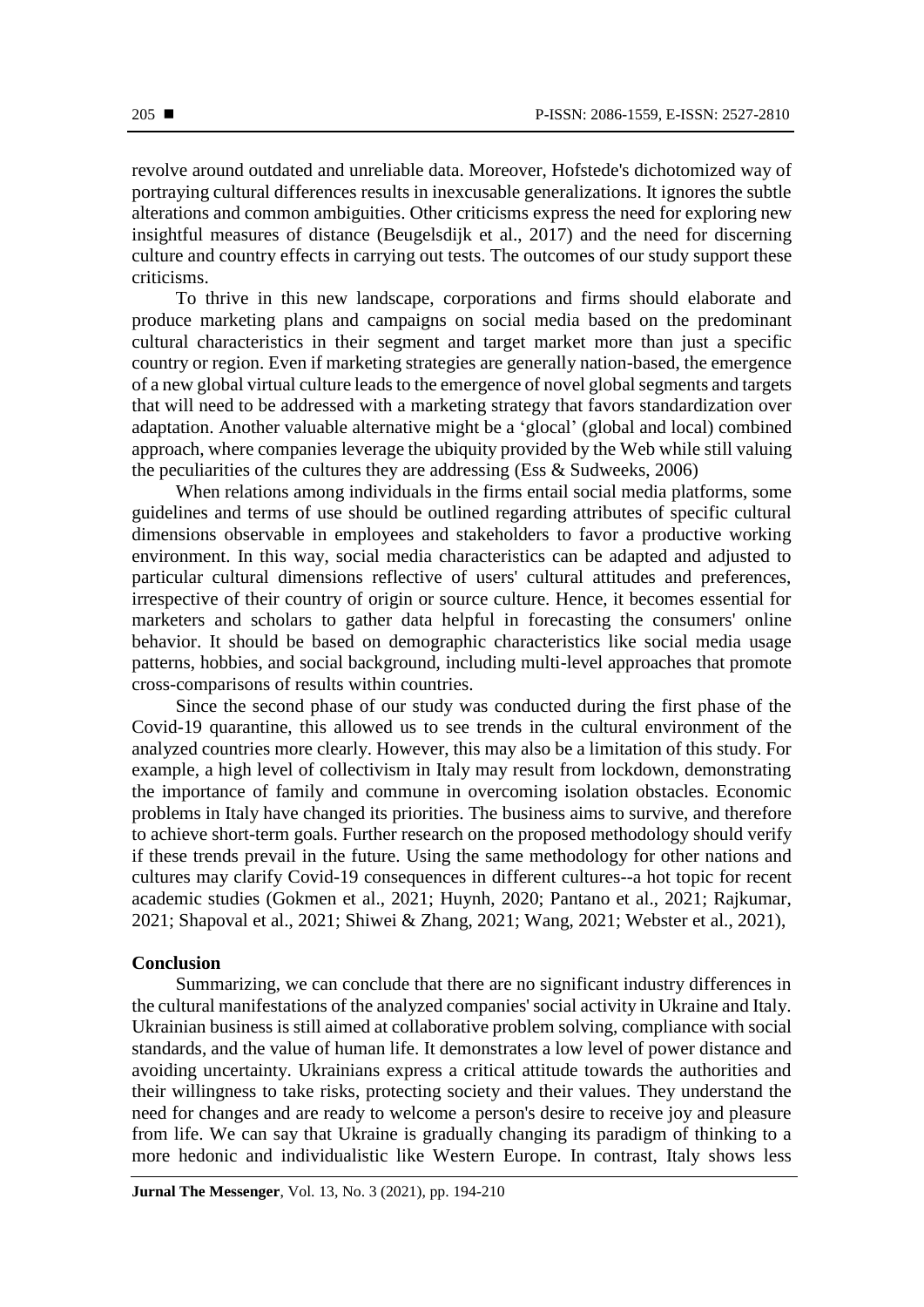respect for power in all its manifestations and a greater willingness to take risks. The country has become less goal-oriented and restrained. Italians are ready to enjoy "dolce vita" publicly. However, they continue to complain about life, even though it is simpler in Italy than in Ukraine. Italy shows a higher level of collectivism and femininity than before. It also became highly short-term oriented. Meanwhile, the authors have created a list of 10 questions for each of the 6 Hofstede dimensions, that hope other scientists to apply it in their countries and industries.

# **Conflict of Interest**

We certify that there is no conflict of interest with any financial, personal, or other relationships with other people or organizations related to the material discussed in the manuscript.

# **Acknowledgments**

The authors would like to thank colleagues from the Taras Shevchenko National University of Kyiv and Libera Università Internazionale Degli Studi Sociali Guido Carli for the inspiring atmosphere of collaboration and scientific growth.

# **References**

- Beugelsdijk, S., Kostova, T., & Roth, K. (2017). An overview of Hofstede-inspired country-level culture research in international business since 2006. *Journal of International Business Studies*, 48(1), 30–47. https://doi*.*[org/10.1057](https://doi.org/10.1057/s41267-016-0038-8)*/*s41267*-*016- [0038-8](https://doi.org/10.1057/s41267-016-0038-8)
- Blyznyuk, T., & Lepeyko, T. (2016). Profile of modern Ukrainian manager. *Proceedings Cross-Cultural Business Conference 2016, School of Management, Steyr Campus*, 256-266.
- Bottega Verde. (n.d.). *Home* [Facebook page]. Facebook. Retrieved May 8, 2020, from <https://www.facebook.com/BottegaVerde/>
- Cheng, W., Hung, L., & Chien, C. (2011). Cultural diversity and information and communication impacts in language learning. *International Education Studies*, 4(2), 111-115.<https://doi.org/10.5539/ies.v4n2p111>
- Čiburienè, J., Guščfinskienè, J., & Orehova, T. (2007). The Changes of Cultural Values: Lithuanian and Ukrainian Case. *Socialiniai tyrimai [Social Research]*, 2(10), 33- 38.
- Clark, T. (2003). Book Reviews*. Journal of Marketing*, 67(2), 151-153, <https://doi.org/10.1509/jmkg.67.2.151.18611>
- Conad. (n.d.). *Home* [Facebook page]. Facebook. Retrieved May 8, 2020, from <https://www.facebook.com/Conad/>
- Croucher, S.M. (2011). Social networking and cultural adaptation: A theoretical model. *Journal of International and Intercultural Communication*, 4(4), 259–264. <https://doi.org/10.1080/17513057.2011.598046>
- Dadgar, M., Vithayathil, J., & Osiri, J.K. (2017). Social Media Usage and Cultural Dimensions: An Empirical Investigation. *Proceedings of the 50th Hawaii International Conference on System Sciences*.<http://hdl.handle.net/10125/41426>
- De Long, D.W., & Fahey, L. (2000). Diagnosing cultural barriers to knowledge management. *Academy of Management Executive*, 14(4), 113-127. <https://doi.org/10.5465/ame.2000.3979820>

*How Covid-19 Pandemic … (Nataliia Kochkina)*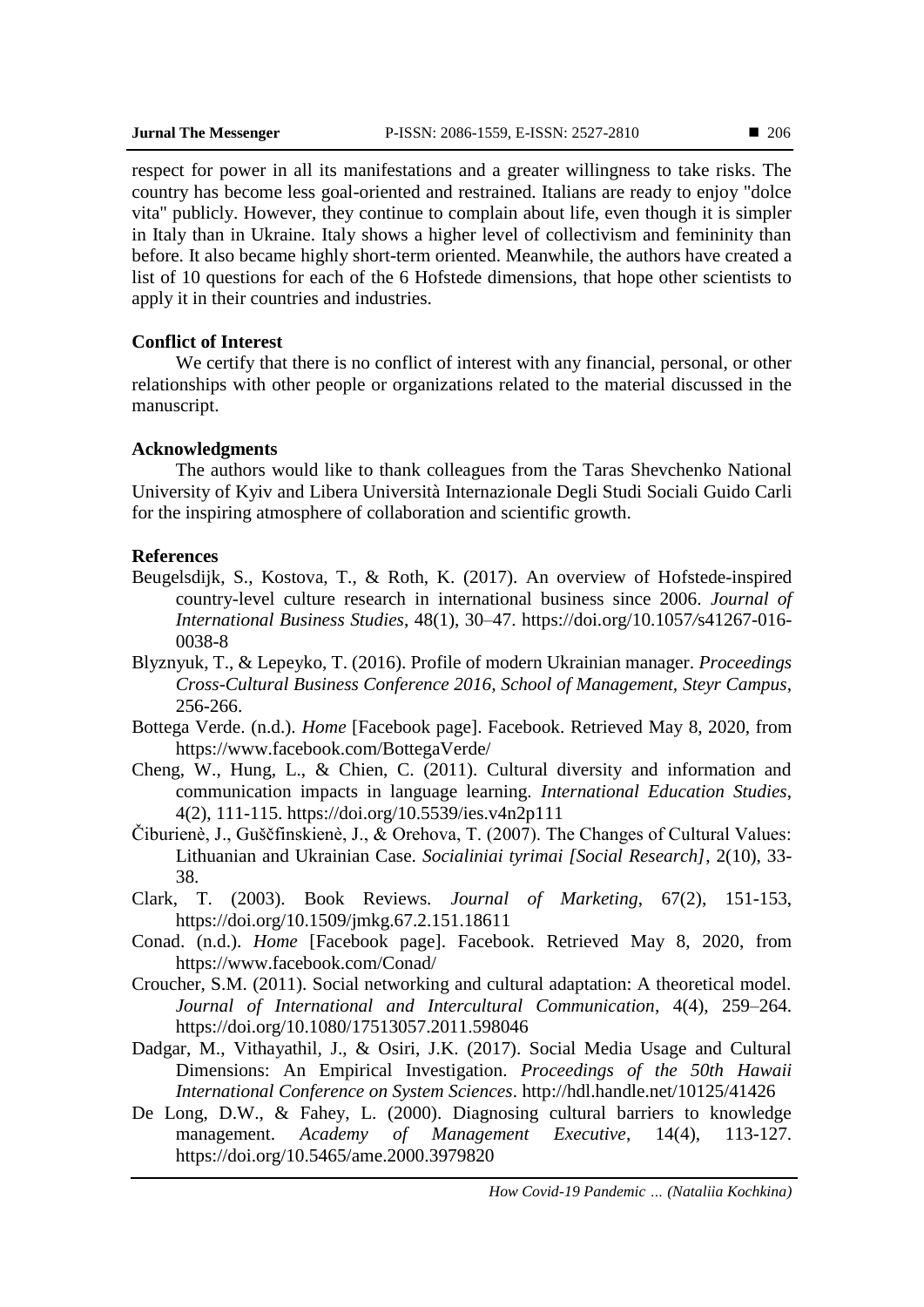- Ess, C., & Sudweeks, F. (2006). Culture and computer-mediated communication: Toward new understandings. *Journal of Computer-Mediated Communication*, 11(1), 179– 191.<https://doi.org/10.1111/j.1083-6101.2006.tb00309.x>
- Eva. (n.d.). *Home* [Facebook page]. Facebook. Retrieved May 8, 2020, from <https://www.facebook.com/EVA.dp.ua/>
- Ford, D.P., & Chan, Y.E. (2003). Knowledge sharing in a multicultural setting: a case study, *Knowledge Management Research and Practice*, 1(1), 11-27. <https://doi.org/10.1057/palgrave.kmrp.8499999>
- Fu, W.W., & Govindaraju, A. (2010). Explaining global box-office tastes in Hollywood films: Homogenization of national audiences' movie selections. *Communication Research*, 37(2), 215-238.<https://doi.org/10.1177%2F0093650209356396>
- Garcia-Gavilanes, R., Quercia, D., & Jaimes, A. (2013). Cultural dimensions in Twitter: Time, individualism and power. *Proceedings of the 7th International AAAI Conference on Weblogs and Social Media (ICWSM)*. <https://www.aaai.org/ocs/index.php/ICWSM/ICWSM13/paper/view/6102/6358>
- Gokmen, Y., Baskici, C., & Ercil, Y. (2021). The impact of national culture on the increase of Covid-19: A cross-country analysis of European countries. *International Journal of Intercultural Relations,* 81, 1-8. <https://doi.org/10.1016/j.ijintrel.2020.12.006>
- Gravili, G. (2016). Sharing Knowledge through Social Media: The Influence of National Cultures. Proceedings of the 2016 International Conference on Artificial Intelligence: Technologies and Applications (ICAITA 2016). <https://doi.org/10.2991/icaita-16.2016.34>
- Hajro, A., Gibson, C.B., & Pudelko, M. (2017). Knowledge exchange processes in multicultural teams: Linking organizational diversity climates to teams' effectiveness. *Academy of Management Journal*, *60*(1), 345-372. <https://doi.org/10.5465/amj.2014.0442>
- Hofstede Insights (n.d.). Geert Hofstede Country Comparison Tool. Retrieved May 8, 2020, from<https://www.hofstede-insights.com/country-comparison/italy,ukraine/>
- Hofstede, G. & Bond, M.H. (1988). The Confucius connection: from cultural roots to economic growth. *Organizational Dynamics*, 16(4), 4-21. [https://doi.org/10.1016/0090-2616\(88\)90009-5](https://doi.org/10.1016/0090-2616(88)90009-5)
- Hofstede, G. (1980). *Culture's consequences: international differences in work-related values.* Sage Publications.
- Hofstede, G. (1991). *Cultures and organizations: software of the mind*. McGraw-Hill.
- Hofstede, G. (2001). *Culture's consequences: comparing values, behaviors, institutions and organizations across nations* (2nd ed.). Sage Publications.
- Hofstede, G., Hofstede, G.J. & Minkov, M. (2010). *Cultures and organizations: software of the mind* (3rd ed.). McGraw-Hill.
- House, R.J., Hanges, P.J., Javidan, M., Dorfman P.W. & Gupta V. (2004). *Culture, Leadership, and Organizations. The GLOBE Study of 62 Societies*. Sage Publishing.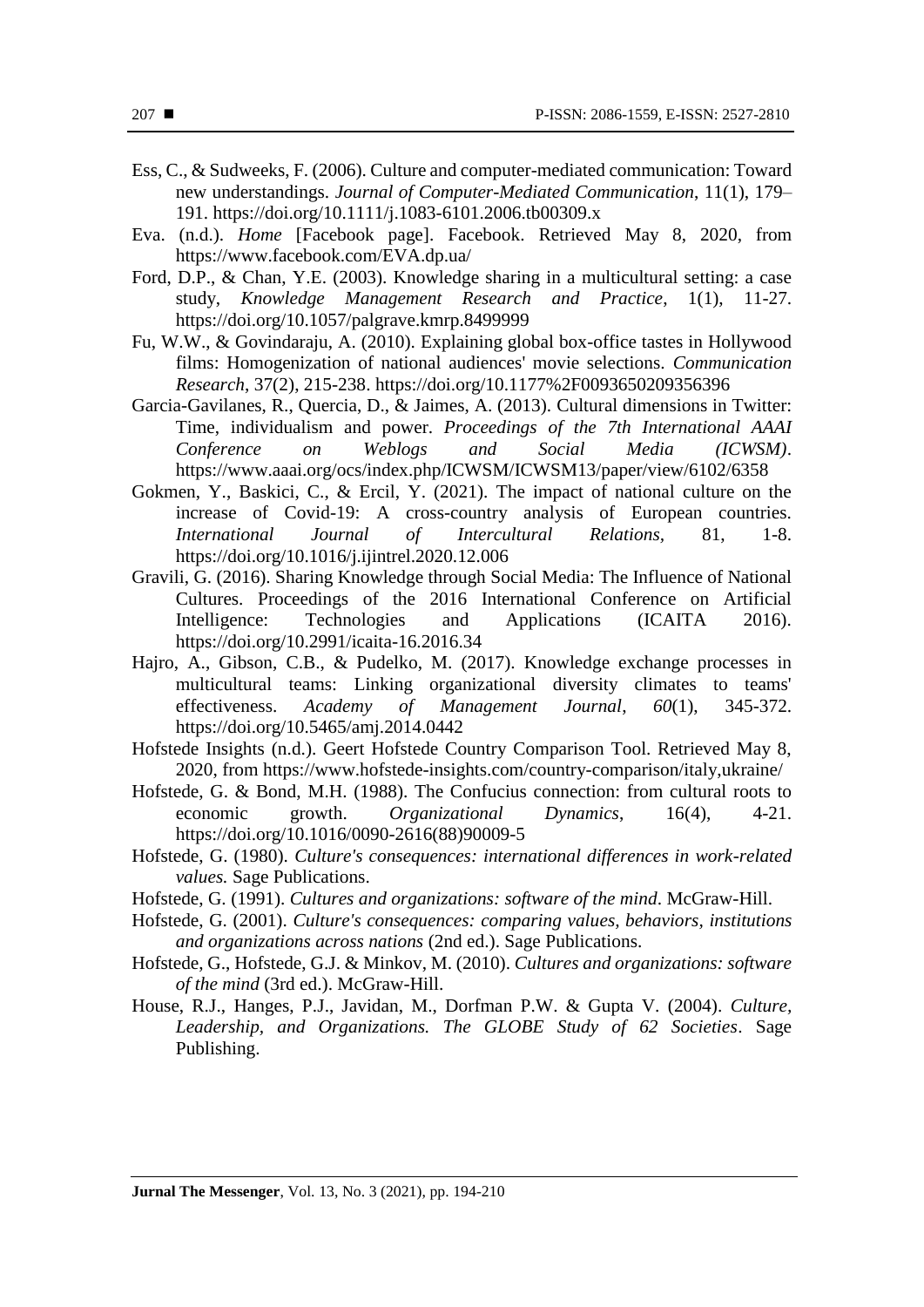- Huanga, S., & Crotts, J. (2019). Relationships between Hofstede's cultural dimensions and tourist satisfaction: A cross-country cross-sample examination. *Tourism Management*, 72, 232-241.<https://doi.org/10.1016/j.tourman.2018.12.001>
- Huynh, T.L.D. (2020). Does culture matter social distancing under the COVID-19 pandemic? *Safety Science*, 130, 104872[. https://doi.org/10.1016/j.ssci.2020.104872](https://doi.org/10.1016/j.ssci.2020.104872)
- Italo Treno. (n.d.). *Home* [Facebook page]. Facebook. Retrieved May 8, 2020, from <https://www.facebook.com/ItaloTreno/>
- Johnston, K., & Johal, P. (1999). The Internet as a virtual cultural region: Are extant cultural classification schemes appropriate? *Internet Research*, 9(3), 178–186.
- Kirkman, B.L., Lowe, K.B., & Gibson, C.B. (2006). A quarter century of Culture's Consequences: A review of empirical research incorporating Hofstede's cultural value framework. *Journal of International Business Studies*, 37(3), 285–320. <https://doi.org/10.1057/palgrave.jibs.8400202>
- Kochkina, N. (2019). "Dynamics of PESTLE Factors of Ukrainian Market Environment", in Bele, D., Weis, L., Maher, N. (Eds.), *Sustainable Development under Conditions of European Integration*, Part 1, Ljubljana School of Business, pp. 250-265. [https://www.researchgate.net/publication/333602437\\_DYNAMICS\\_OF\\_PESTLE](https://www.researchgate.net/publication/333602437_DYNAMICS_OF_PESTLE_FACTORS_OF_UKRAINIAN_MARKET_ENVIRONMENT) [\\_FACTORS\\_OF\\_UKRAINIAN\\_MARKET\\_ENVIRONMENT](https://www.researchgate.net/publication/333602437_DYNAMICS_OF_PESTLE_FACTORS_OF_UKRAINIAN_MARKET_ENVIRONMENT)
- Krishen, A.S., Berezan, O., Agarwal, Sh., Kachroo, P., & Raschke, R. (2021). The digital self and virtual satisfaction: A cross-cultural perspective. *Journal of Business Research*, 124, 254-263.<https://doi.org/10.1016/j.jbusres.2020.11.056>
- Laitinen, E.K., & Suvas, A. (2016). Financial distress prediction in an international context: Moderating effects of Hofstede's original cultural dimensions. *Journal of Behavioral* and *Experimental Finance*, 9, 98-118. <https://doi.org/10.1016/j.jbef.2015.11.003>
- Lee-Won, R.J., Shim, M., Joo, Y.K., & Park, S.G. (2014). Who put the best "face" forward on Facebook?: Positive self-presentation in online social networking and the role of self-consciousness, actual-to-total Friends ration, and culture. *Computers in Human Behavior*, 39, 413–423.<https://doi.org/10.1016/j.chb.2014.08.007>
- Levine, R. (2006). *A Geography of Time: The Temporal Misadventures of a Social Psychologist or How Every Culture Keeps Time Just a Little Bit Differently.*  University Press.
- Lo, K.D., Waters, R.D., & Christensen, N. (2017). Assessing the applicability of Hofstede's cultural dimensions for Global 500 corporations' Facebook profiles and content. *Journal of Communication Management*, 21(1), 51-67. <https://doi.org/10.1108/JCOM-04-2016-0021>
- Marcus, A., & Gould, E.W. (2000). Crosscurrents: Cultural Dimensions and Global Web User Interface Design. *Interactions*, 7(4), 32-46. <https://doi.org/10.1145/345190.345238>
- Mazanec, J.A., Crotts, J.C., Gursoy, D., & Lu, L. (2015). Homogeneity versus heterogeneity of cultural values: An item-response theoretical approach applying Hofstede's cultural dimensions in a single nation. *Tourism Management*, 48, 299- 304.<https://doi.org/10.1016/j.tourman.2014.11.011>
- McEwan, B. & Sobre-Denton, M. (2011). Virtual cosmopolitanism: Constructing third cultures and transmitting social and cultural capital through social media. *Journal of International and Intercultural Communication*, 4(4), 252–258. <https://doi.org/10.1080/17513057.2011.598044>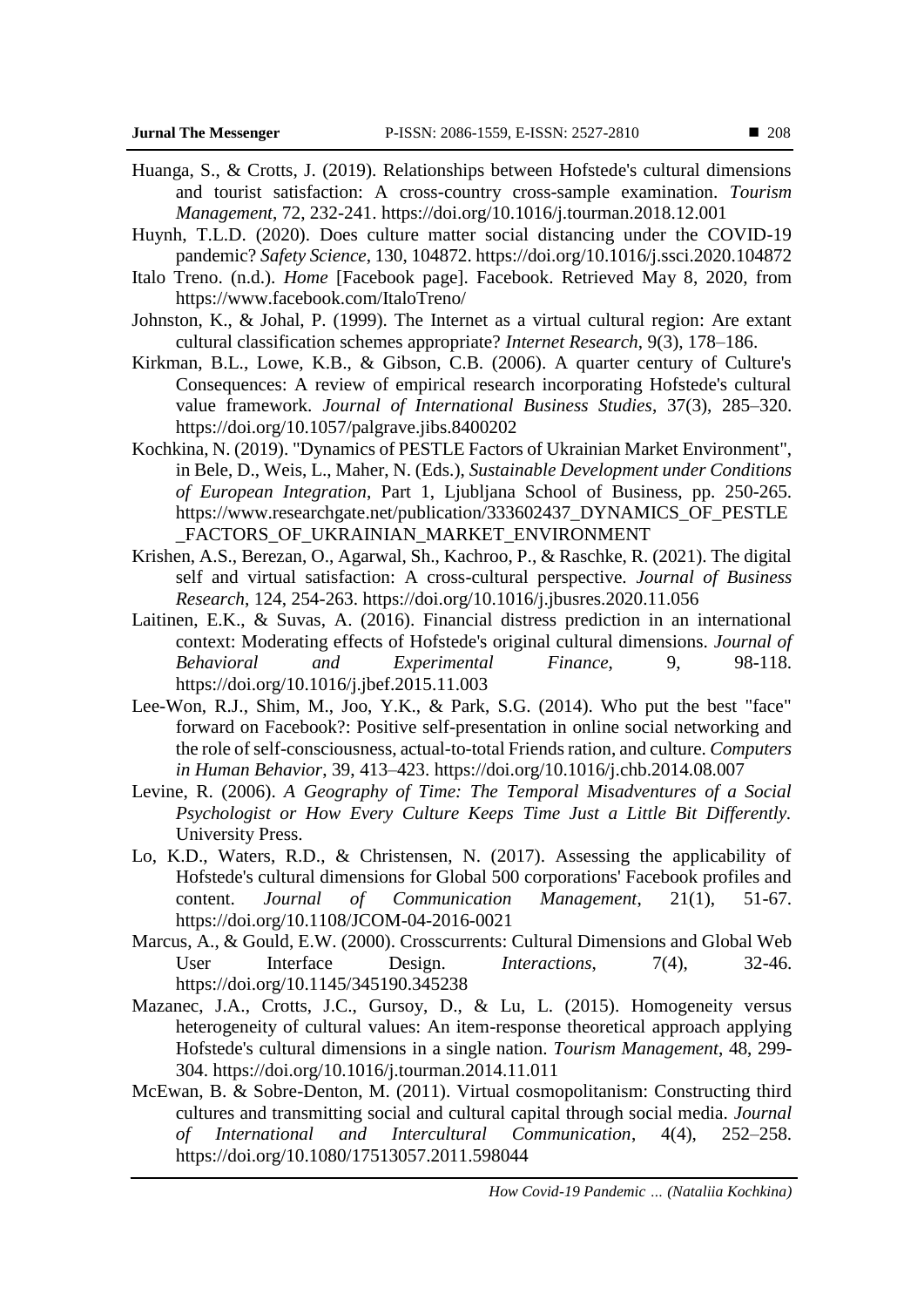- Minkov, M. (2007). *What makes us different and similar: A new interpretation of the World Values Survey and other cross-cultural data.* Klasika i Stil.
- Minkov, M., Kaasa, A. (2021). A Test of the Revised Minkov-Hofstede Model of Culture: Mirror Images of Subjective and Objective Culture across Nations and the 50 US States. *Cross-Cultural Research*, 55(2-3), 230–281. <https://doi.org/10.1177/10693971211014468>
- Na, J., Kosinski, M., & Stillwell, D.J. (2015). When a new tool is introduced in different cultural contexts: Individualism-collectivism and social network on Facebook. *Journal of Cross Cultural Psychology*, 46(3), 355–370. https://doi.org/10.1177/ 0022022114563932
- Nova Poshta. (n.d.). *Home* [Facebook page]. Facebook. Retrieved May 8, 2020, from <https://www.facebook.com/nova.poshta.official/>
- Orlikowski, W.J., & Barley, S.R. (2001). Technology and Institutions: What Can Research on Information Technology and Research on Organizations Learn From Each Other? *MIS Quarterly* 25(2), 145-165.<https://doi.org/10.2307/3250927>
- Pantano, E., Priporas, C., Devereux, L., & Pizzi, Gabriele (2021). Tweets to escape: Intercultural differences in consumer expectations and risk behavior during the COVID-19 lockdown in three European countries. *Journal of Business Research*, 130, 59-69.<https://doi.org/10.1016/j.jbusres.2021.03.015>
- Picoto, W.Ng, & Pinto, I. (2021). Cultural impact on mobile banking use A multimethod approach. *Journal of Business Research*, 124, 620-628. <https://doi.org/10.1016/j.jbusres.2020.10.024>
- Porter, M.E. (2001). Strategy and the Internet. *Harvard Business Review*, March 2001. [https://www.gospi.fr/IMG/pdf/strategy-and-the-internet-porter-hbr-2001.pdf.](https://www.gospi.fr/IMG/pdf/strategy-and-the-internet-porter-hbr-2001.pdf)
- Prakash, C.D., & Majumdar, A. (2021). Analyzing the role of national culture on content creation and user engagement on Twitter: The case of Indian Premier League cricket franchises. *International Journal of Information Management*, 57, April 2021, 102268.<https://doi.org/10.1016/j.ijinfomgt.2020.102268>
- *Rajkumar, R.Ph. (2021). The relationship between measures of individualism and collectivism and the impact of Covid-19 across nations. Public Health in Practice*, 2, 100143.<https://doi.org/10.1016/j.puhip.2021.100143>
- Richardson, R.M., & Smith, S.W. (2007). The influence of high/low context culture and power distance on choice of communication media: Students' media choice to communicate with professors in Japan and America. *International Journal of Intercultural Relations*, 31(4), 479-501. [https://doi.org/10.1016/j.ijintrel.2007.01.002](https://psycnet.apa.org/doi/10.1016/j.ijintrel.2007.01.002)
- Rosen, L.D., Lim, A., Carrier, M., & Cheever, N.A. (2010). An Empirical Examination of the Educational Impact of Text Message-Induced Task Switching in the Classroom: Educational Implications and Strategies to Enhance Learning, in *Psicología Educativa,* 17(2), 163-17.<https://doi.org/10.5093/ed2011v17n2a4>
- Rozetka. (n.d.). *Home* [Facebook page]. Facebook. Retrieved May 8, 2020, from <https://www.facebook.com/rozetka.ua/>
- Shapoval, V., Hagglund, P., Pizam, A., Abraham, V., Carlback, M., Nygren, T., & Smith, R.M. (2021). The Covid-19 pandemic effects on the hospitality industry using social systems theory: A multi-country comparison. *International Journal of Hospitality Management*, 94, 102813.<https://doi.org/10.1016/j.ijhm.2020.102813>

Shestakovsky, O. (2014) *Where are the cultural differences between the regions?*